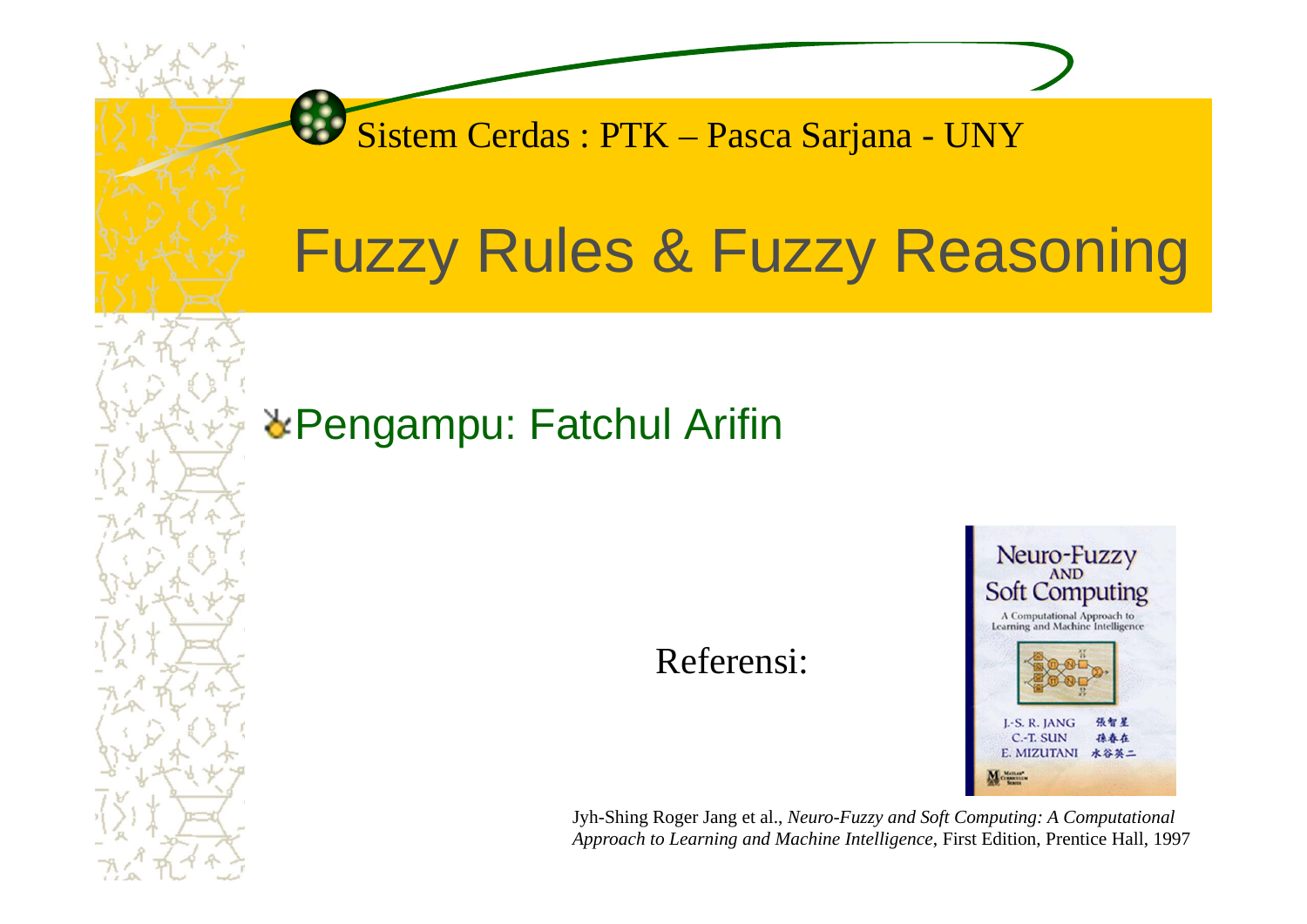**Extension principle** 

*A* is a fuzzy set on *X* :  $A = \mu_A(x_1) / x_1 + \mu_A(x_2) / x_2 + \cdots + \mu_A(x_n) / x_n$ 

The image of *A* under *f(.)* is a fuzzy set *B :*  $B = \mu_{B}(x_{1}) / y_{1} + \mu_{B}(x_{2}) / y_{2} + \cdots + \mu_{B}(x_{n}) / y_{n}$ 

where *yi = f(xi), i = 1* to *n*

If *f(.)* is a many-to-one mapping, then  $\mu$ <sub>B</sub>(y) = max  $\mu$  $x = f^{-1}(y)$   $\mu$  A  $(y) = \max_{x=f^{-1}(y)} \mu_A(x)$  $= f^{-1}$ 

iamel Bouchaffra **CSE 513 Soft Computing, Ch. 3: Fuzzy rules & fuzzy reasoning**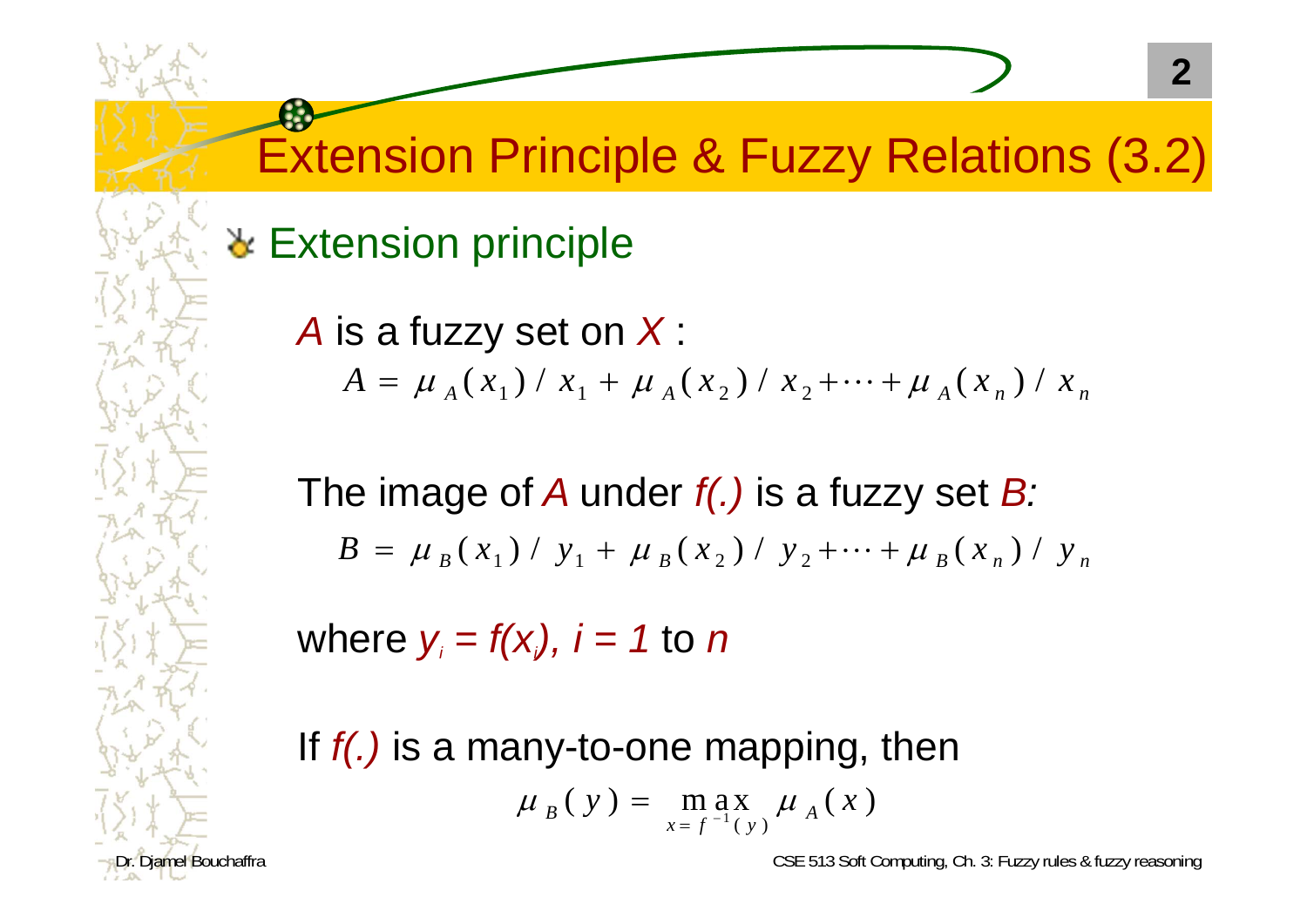#### Example:

Application of the extension principle to fuzzy sets with discrete universes

Let A =  $0.1 / -2 + 0.4 / -1 + 0.8 / 0 + 0.9 / 1 + 0.3 / 2$ and  $f(x) = x^2 - 3$ 

Applying the extension principle, we obtain:  $B = 0.1 / 1 + 0.4 / -2 + 0.8 / -3 + 0.9 / -2 + 0.3 / 1$  $= 0.8 / -3 + (0.4 V0.9) / -2 + (0.1 V0.3) / 1$  $= 0.8 / -3 + 0.9 / -2 + 0.3 / 1$ 

where "V" represents the "max" operator

Same reasoning for continuous universes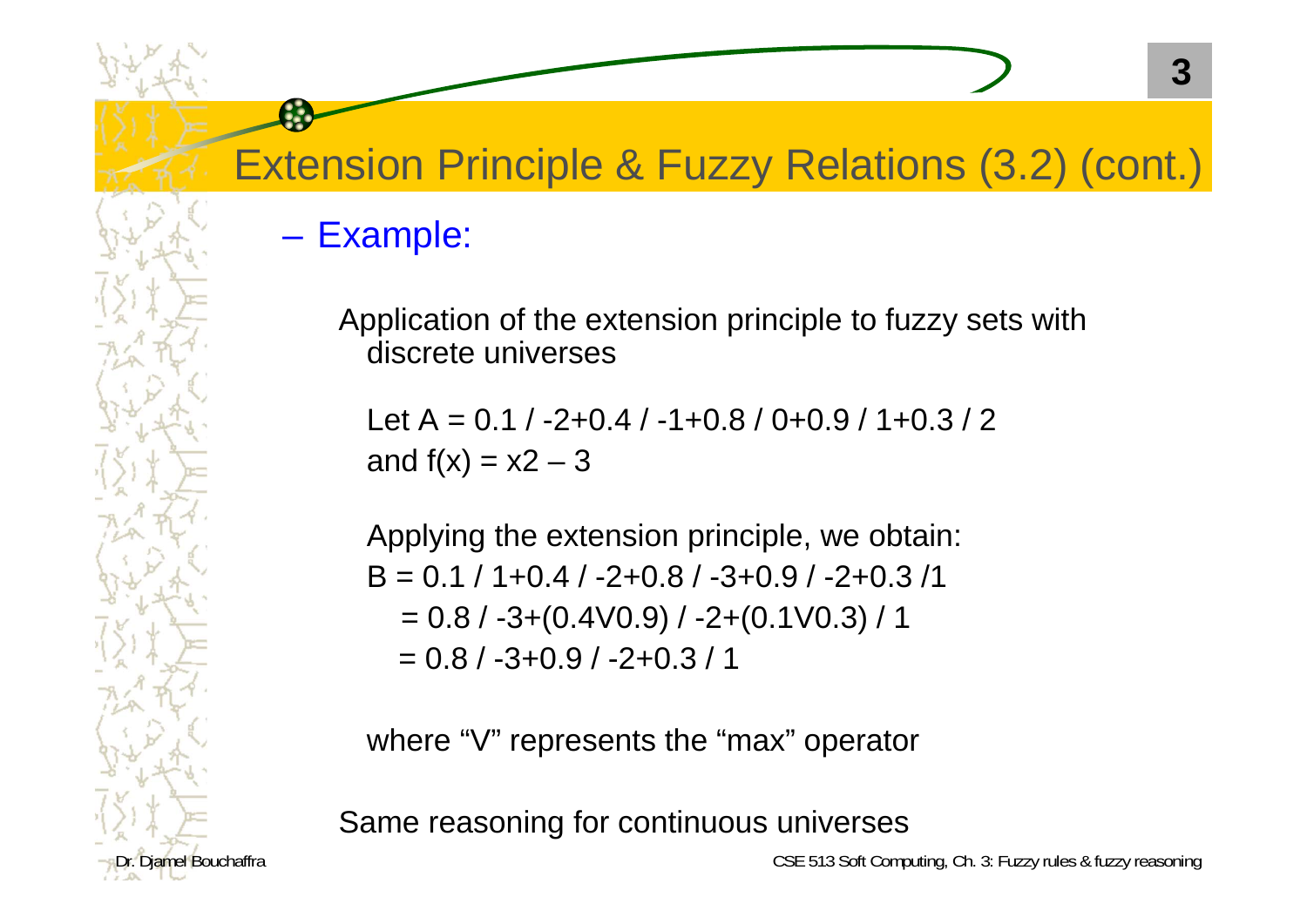## **& Fuzzy relations**

A fuzzy relation R is a 2D MF:

 $R = \{((x, y), \mu_R(x, y)) | (x, y) \in X \times Y\}$ 

#### Examples:

Let  $X = Y = IR +$ and  $R(x,y) =$  "y is much greater than x" The MF of this fuzzy relation can be subjectively defined as:

$$
\mu_R(x,y) = \begin{cases} \frac{y-x}{x+y+2}, \text{if } y > x \\ 0, \text{if } y \le x \end{cases}
$$

if  $X = \{3,4,5\}$  & Y =  $\{3,4,5,6,7\}$ 

Diamel Bouchaffra **CSE 513** Soft Computing, Ch. 3: Fuzzy rules & fuzzy reasoning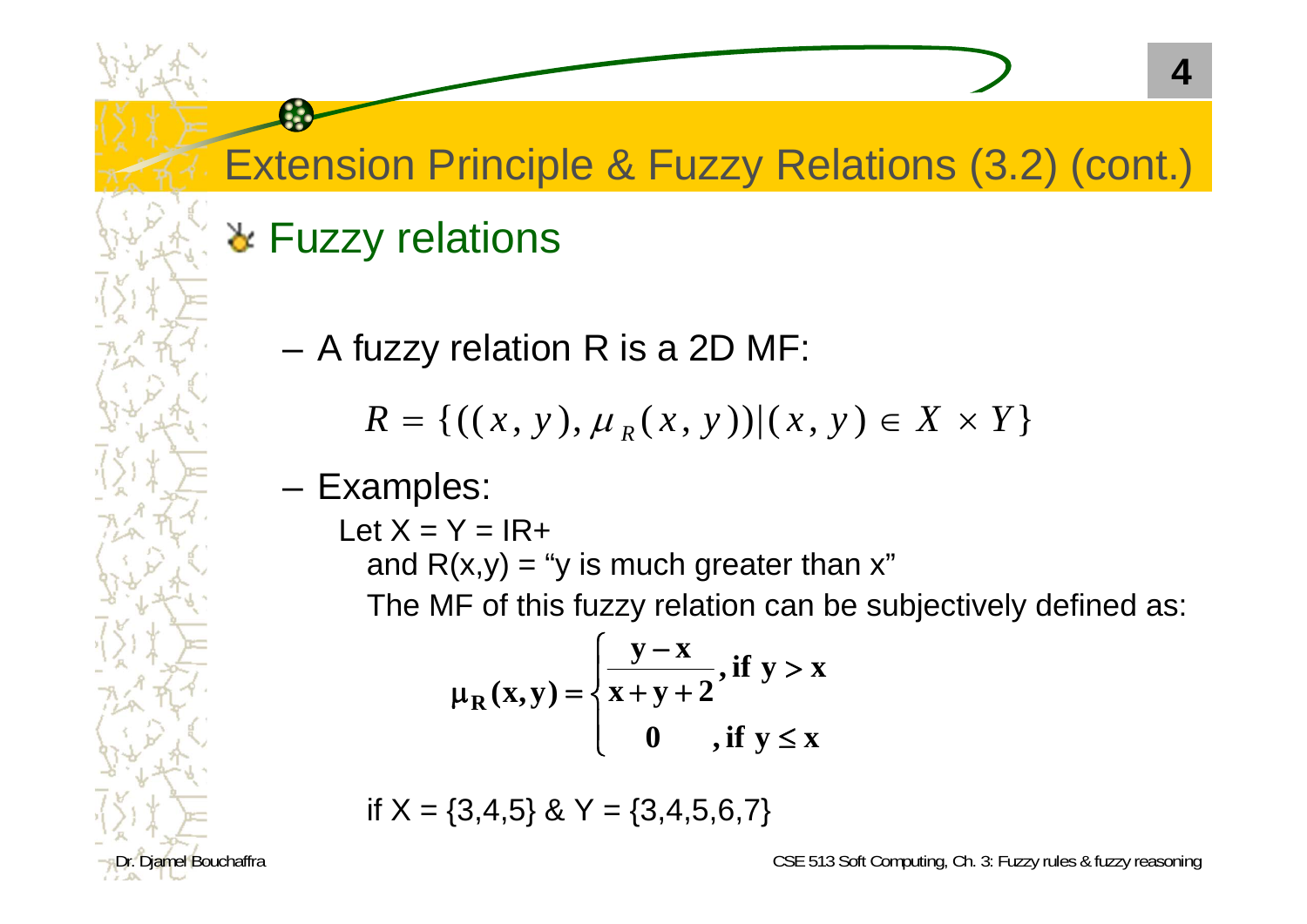• Then R can be Written as a matrix:

$$
R = \begin{bmatrix} 0 & 0.111 & 0.200 & 0.273 & 0.333 \\ 0 & 0 & 0.091 & 0.167 & 0.231 \\ 0 & 0 & 0 & 0.077 & 0.143 \end{bmatrix}
$$

where  $R\{i,j\} = \mu[xi, yj]$ 

- x is close to y (x and y are numbers)
- x depends on y (x and y are events)
- x and y look alike (x and y are persons or objects)
- If x is large, then y is small (x is an observed reading and Y is a corresponding action)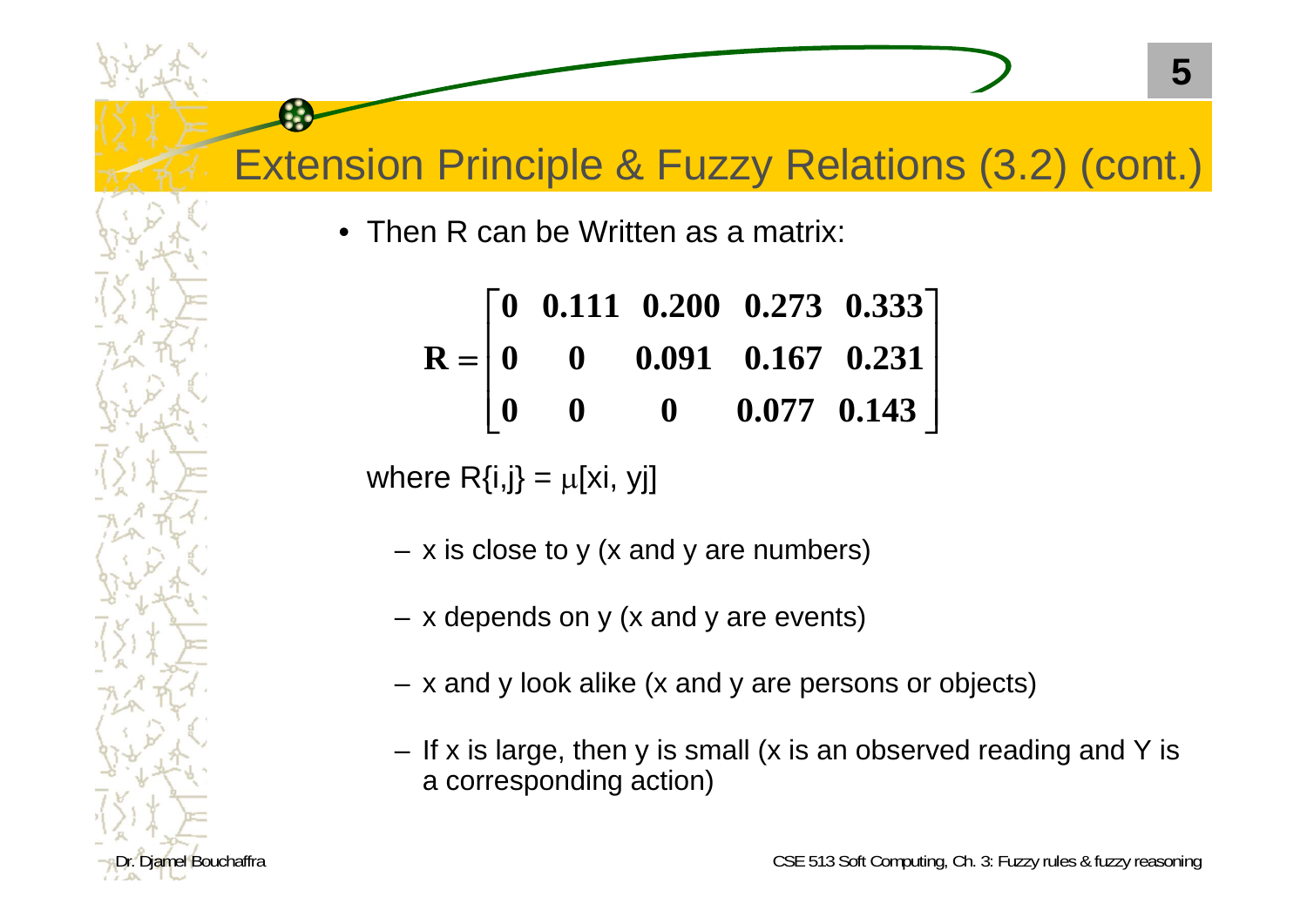#### Max-Min Composition

 $\bullet$  The max-min composition of two fuzzy relations  $R_i$  (defined on  $X$ and *Y*) and  $R_{\scriptscriptstyle 2}$  (defined on *Y* and *Z*) is

$$
\mu_{R_1 \circ R_2}(x, z) = \bigvee_{y} [\mu_{R_1}(x, y) \wedge \mu_{R_2}(y, z)]
$$

- Properties:
	- $-$  Associativity:  $\;\; R \mathrel{\circ} (S \mathrel{\circ} T) = (\; R \mathrel{\circ} S \mathrel{\circ} T)$
	- $R \circ (S \cup T) = (R \circ S) \cup (R \circ T)$
	- Week distributivity over intersection:

$$
R \circ (S \cap T) \subseteq (R \circ S) \cap (R \circ T)
$$

 $-$  Monotonicity:  $S\,\subseteq\, T\,\Rightarrow\,$  (  $R\,\circ\, S$  )  $\subseteq$  (  $R\,\circ\, T$  )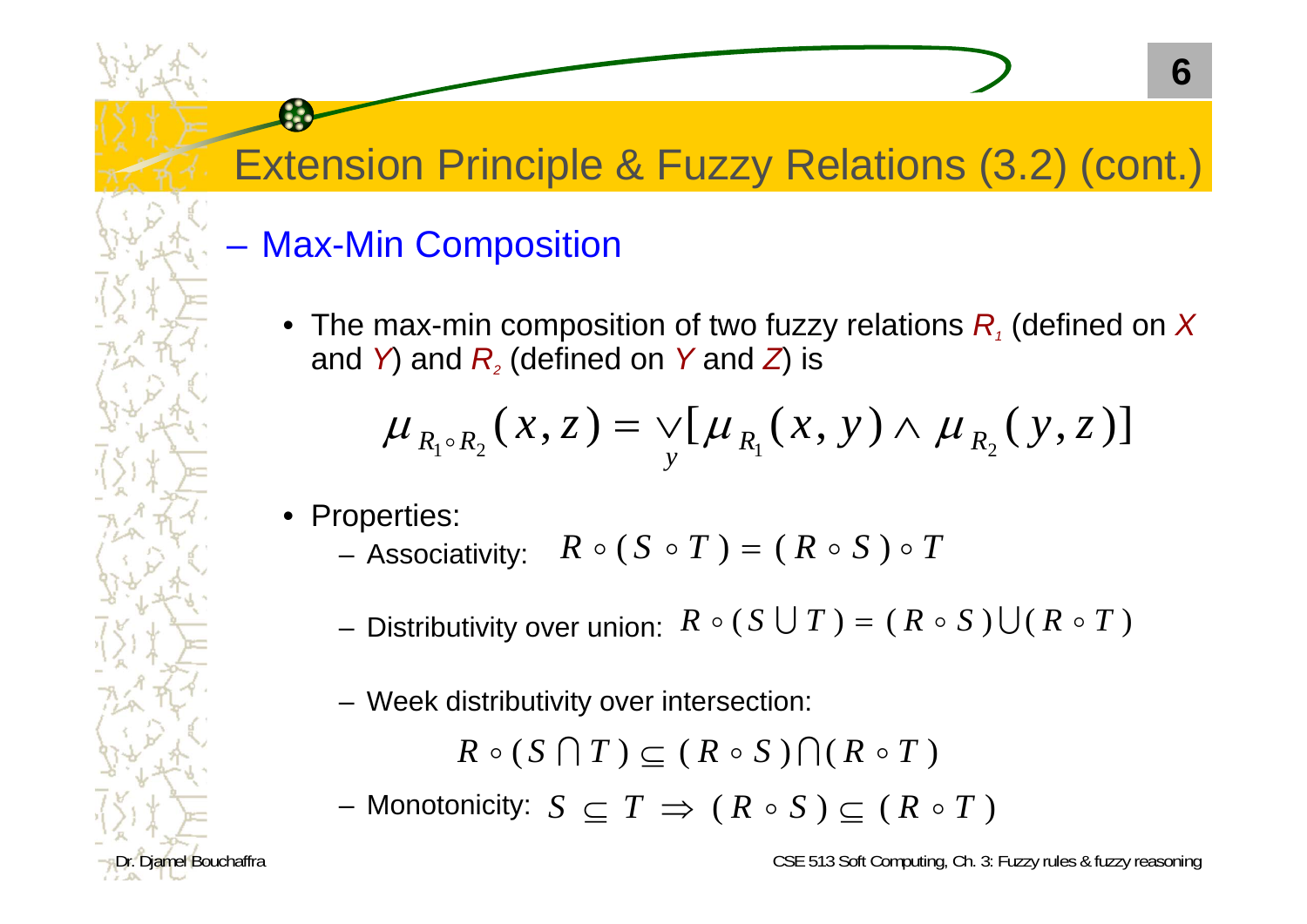• Max-min composition is not mathematically tractable, therefore other compositions such as max-product composition have been suggested

–Max-product composition

6

$$
\mu_{R_1 \circ R_2}(x, z) = \bigvee_{y} [\mu_{R_1}(x, y) \mu_{R_2}(y, z)]
$$

Dr. Djamel Bouchaffra CSE 513 Soft Computing, Ch. 3: Fuzzy rules & fuzzy reasoning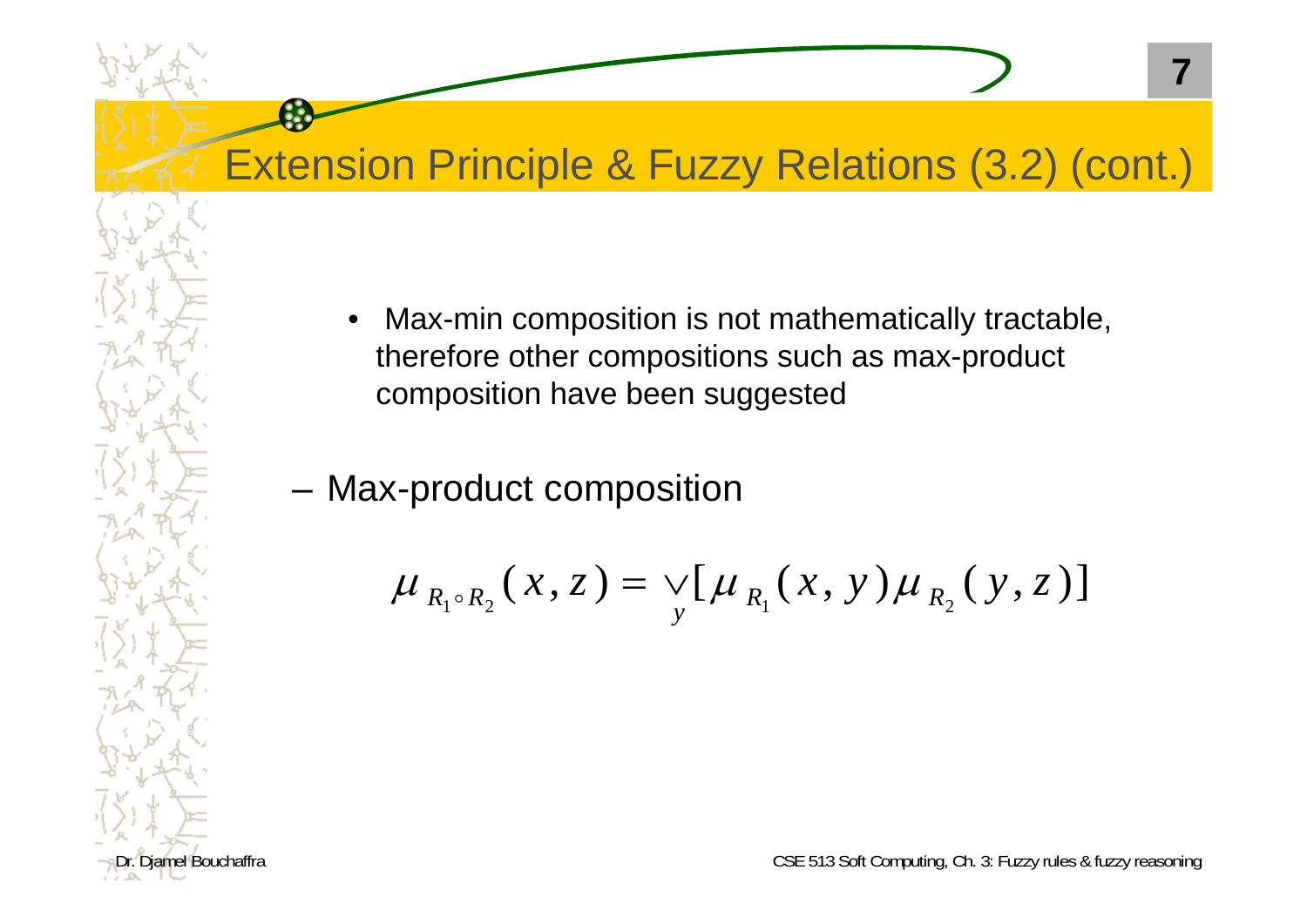–Example of max-min & max-product composition

• Let R<sub>1</sub> = "x is relevant to y"  $R_2$  = "y is relevant to z" be two fuzzy relations defined on X\*Y and Y\*Z respectively  $\mathsf{X}=\{1,2,3\},\, \mathsf{Y}=\{\alpha,\beta,\chi,\delta\}$  and  $\mathsf{Z}=\{\mathsf{a},\mathsf{b}\}.$ 

Assume that:

$$
R_1 = \begin{bmatrix} 0.1 & 0.3 & 0.5 & 0.7 \\ 0.4 & 0.2 & 0.8 & 0.9 \\ 0.6 & 0.8 & 0.3 & 0.2 \end{bmatrix} \qquad R_2 = \begin{bmatrix} 0.9 & 0.1 \\ 0.2 & 0.3 \\ 0.5 & 0.6 \\ 0.7 & 0.2 \end{bmatrix}
$$

Diamel Bouchaffra CSE 513 Soft Computing, Ch. 3: Fuzzy rules & fuzzy reasoning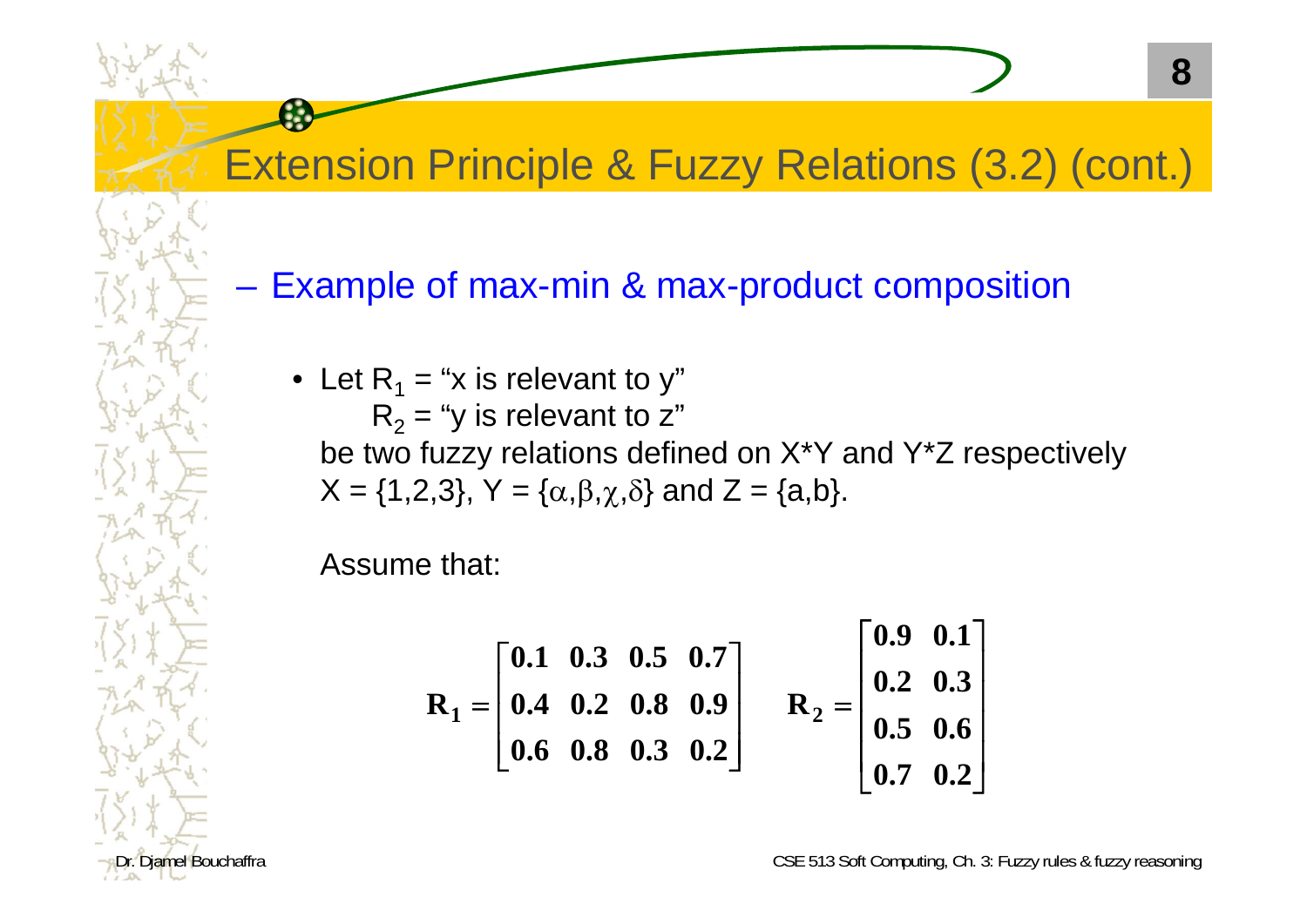The derived fuzzy relation "x is relevant to z" based on  $R_1$ &  $\mathsf{R}_2$ 

Let's assume that we want to compute the degree of relevance between 2  $\in$  X & a  $\in$  Z

Using max-min, we obtain:

$$
\mu_{R_1 \circ R_2}(2, a) = \max\{0.4 \land 0.9, 0.2 \land 0.2, 0.8 \land 0.5, 0.9 \land 0.7\}
$$
  
= max{0.4, 0.2, 0.5, 0.7}  
= 0.7

Using max-product composition, we obtain:  $\mu_{\mathbf{R}_1 \circ \mathbf{R}_2}$  (2, a) =  $\max\{0.4 * 0.9, 0.2 * 0.2, 0.8 * 0.5, 0.9 * 0.7\}$  $= \max\{0.36, 0.04, 0.40, 0.63\}$ **0.63**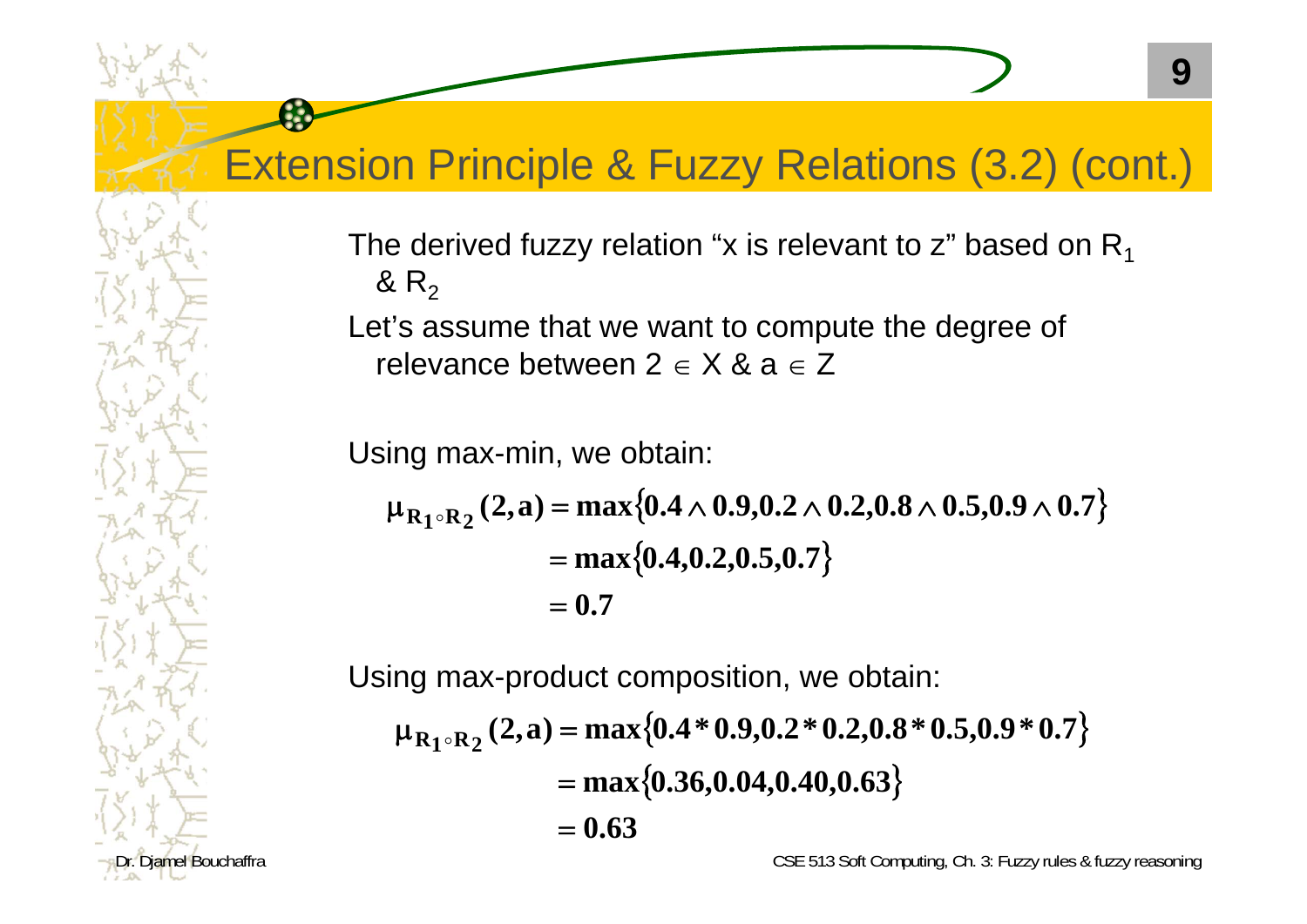# Fuzzy if-then rules (3.3)

### **\*** Linguistic Variables

- Conventional techniques for system analysis are intrinsically unsuited for dealing with systems based on human judgment, perception & emotion
- – Principle of incompatibility
	- $\bullet$  As the complexity of a system increases, our ability to make precise & yet significant statements about its behavior decreases until a fixed threshold
	- • Beyond this threshold, precision & significance become almost mutually exclusive characteristics [Zadeh, 1973]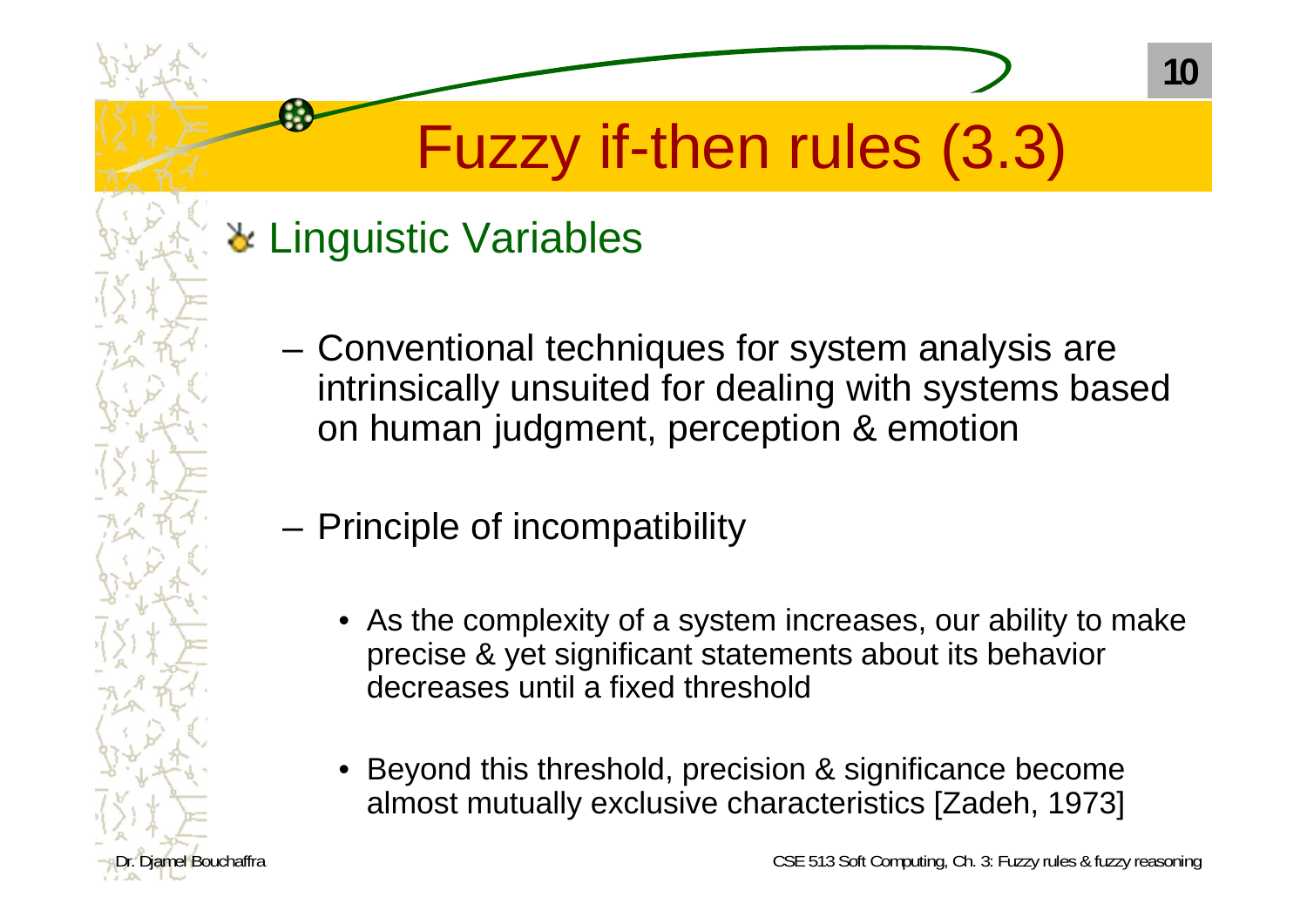- The concept of linguistic variables introduced by Zadeh is an alternative approach to modeling human thinking
- – Information is expressed in terms of fuzzy sets instead of crisp numbers
- **Definition:** A linguistic variable is a quintuple  $(x, T(x), X, G, M)$  where:
	- x is the name of the variable
	- $\bullet$ T(x) is the set of linguistic values (or terms)
	- X is the universe of discourse
	- G is a syntactic rule that generates the linguistic values
	- M is a semantic rule which provides meanings for the linguistic values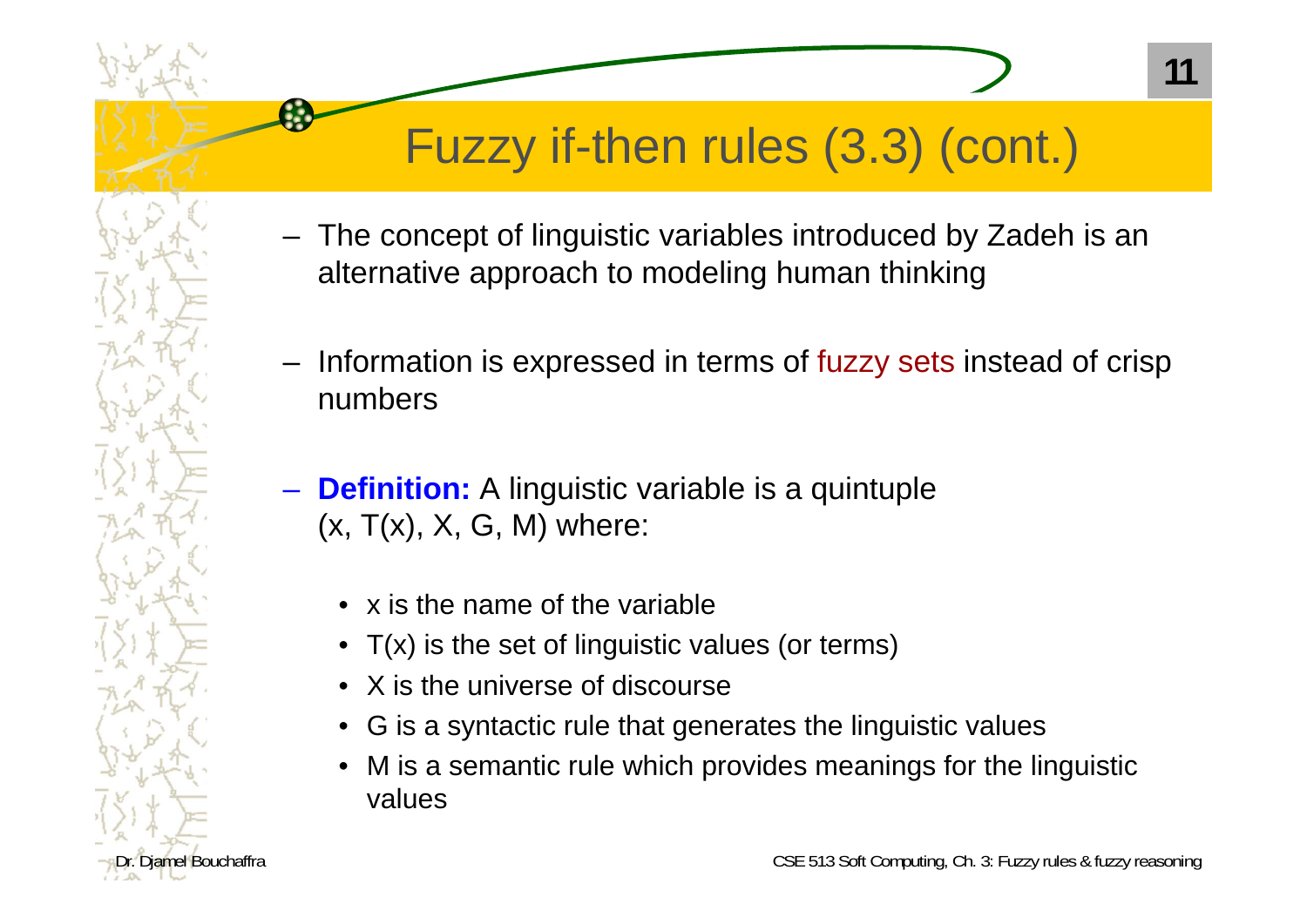#### Example:

#### A numerical variable takes numerical values $Age = 65$

#### A linguistic variables takes linguistic values Age is old

A linguistic value is a fuzzy set

All linguistic values form a term set

 $T(age) = \{young, not young, very young, ...$ middle aged, not middle aged, ... old, not old, very old, more or less old, ... not very yound and not very old, ...}

Dr. Diamel Bouchaffra CSE 513 Soft Computing, Ch. 3: Fuzzy rules & fuzzy reasoning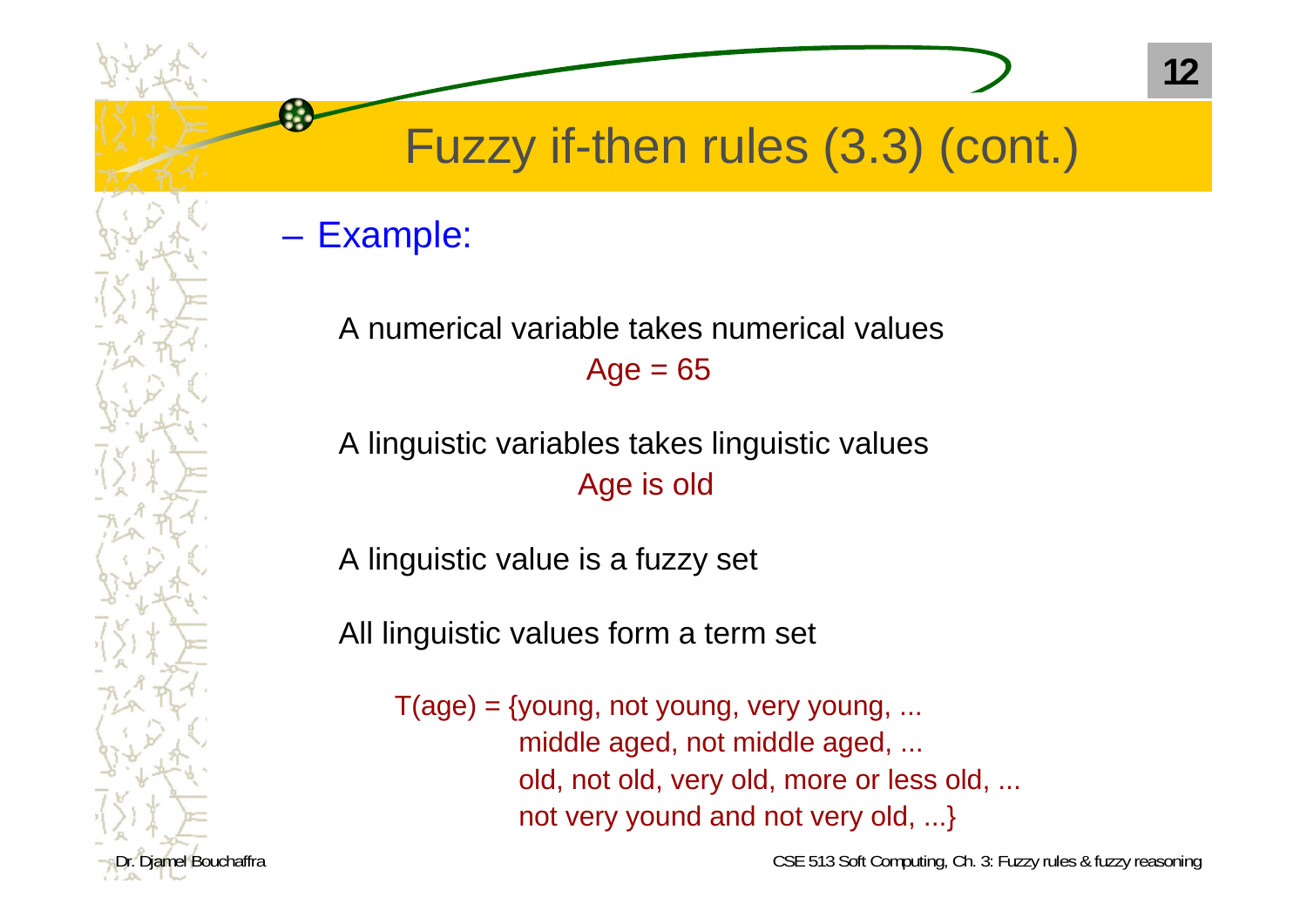**C** 

 $\bullet$  Where each term T(age) is characterized by a fuzzy set of a universe of discourse  $X = [0,100]$ 



Dr. Djamel Bouchaffra CSE 513 Soft Computing, Ch. 3: Fuzzy rules & fuzzy reasoning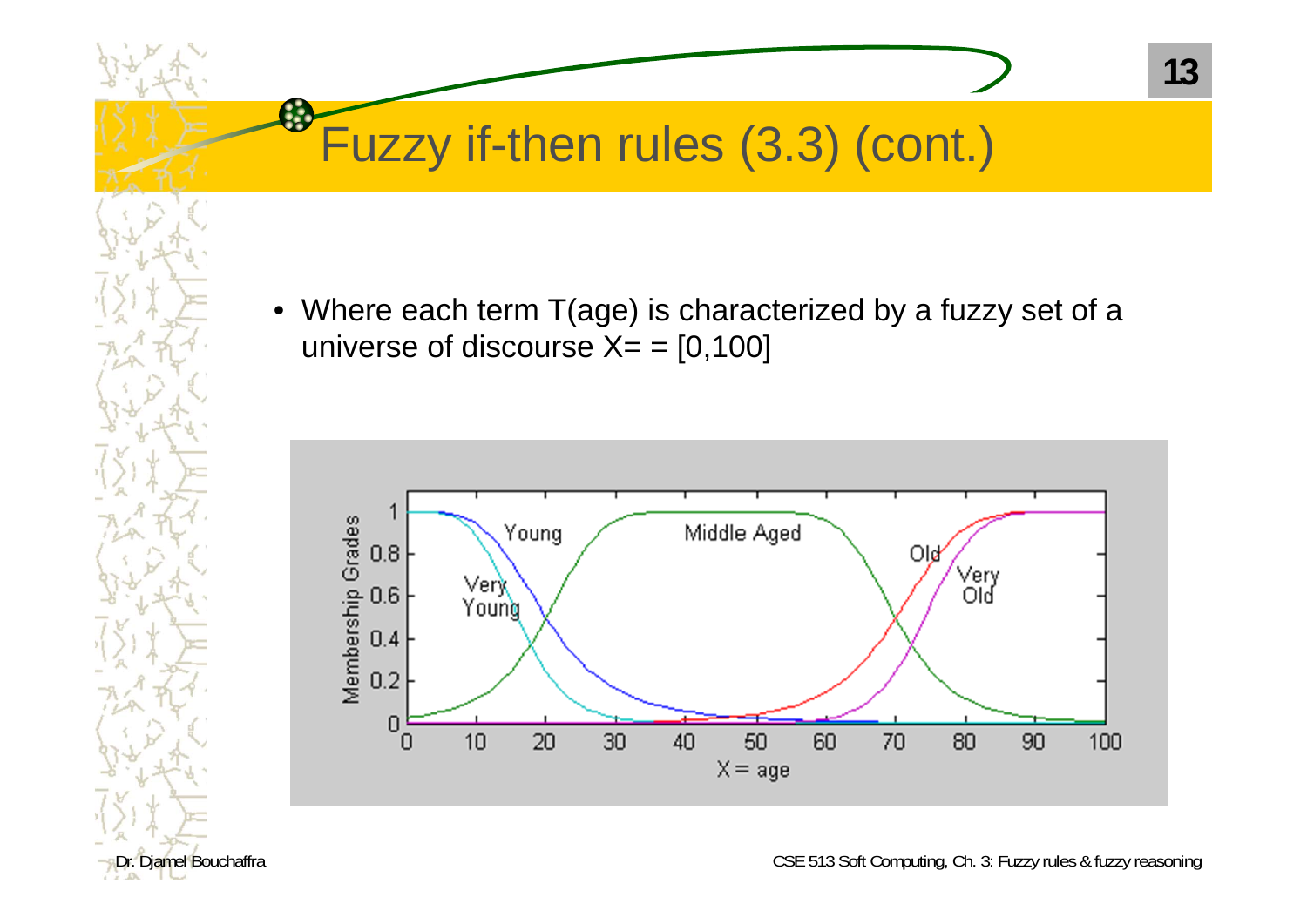- – The syntactic rule refers to the way the terms in T(age) are generated
- The semantic rule defines the membership function of each linguistic value of the term set
- – The term set consists of primary terms as (young, middle aged, old) modified by the negation ("not") and/or the hedges (very, more or less, quite, extremely,…) and linked by connectives such as (and, or, either, neither,…)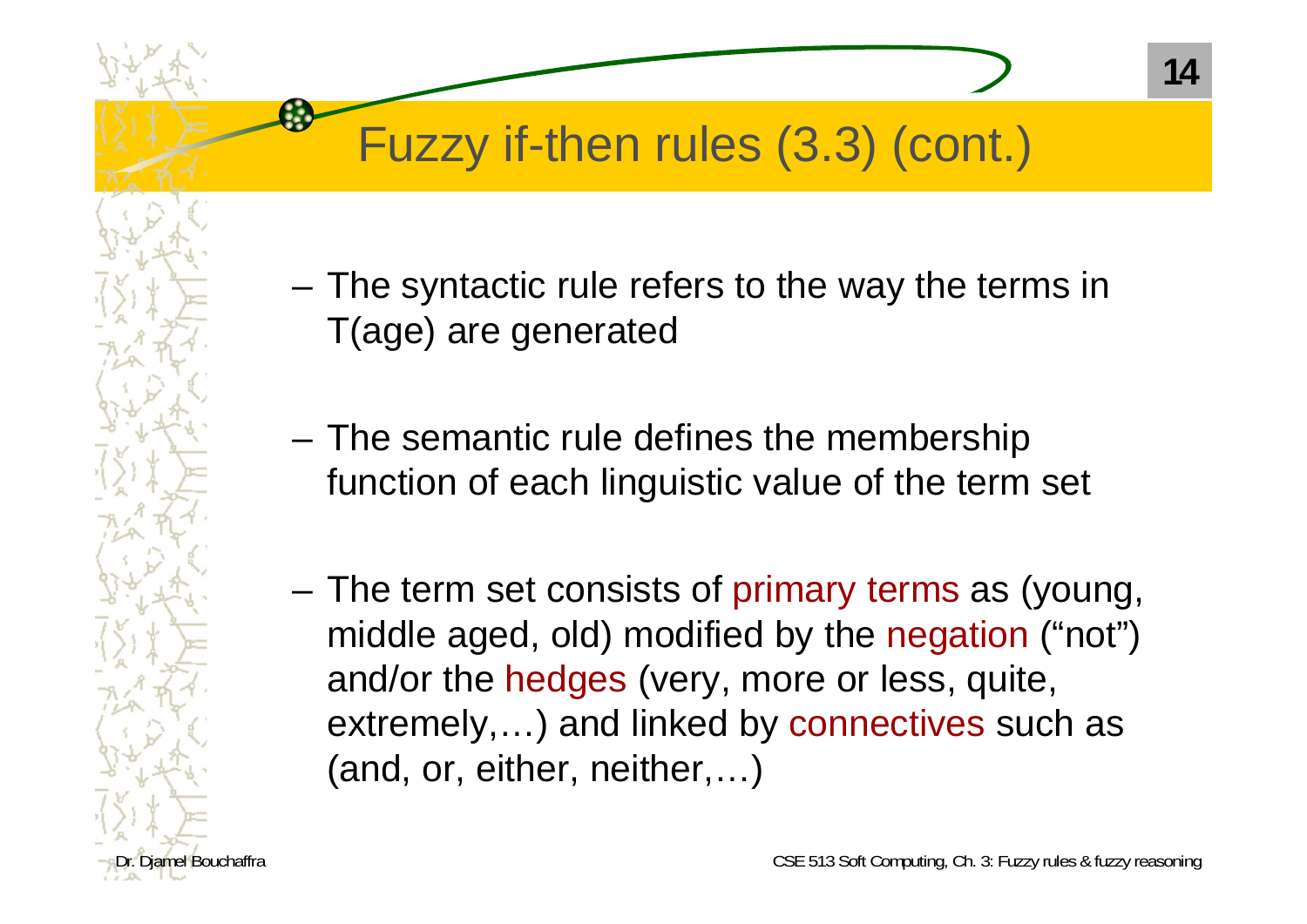- Concentration & dilation of linguistic values
	- • Let A be a linguistic value described by a fuzzy set with membership function A(**.**)

$$
A^{k} = \int_{X} [\mu_{A}(x)]^{k} / x
$$

is a modified version of the original linguistic value.

- $-$  A<sup>2</sup> = CON(A) is called the concentration operation
- $\sqrt{A}$  = DIL(A) is called the dilation operation
- CON(A) & DIL(A) are useful in expression the hedges such as "very" & "more or less" in the linguistic term A
- Other definitions for linguistic hedges are also possible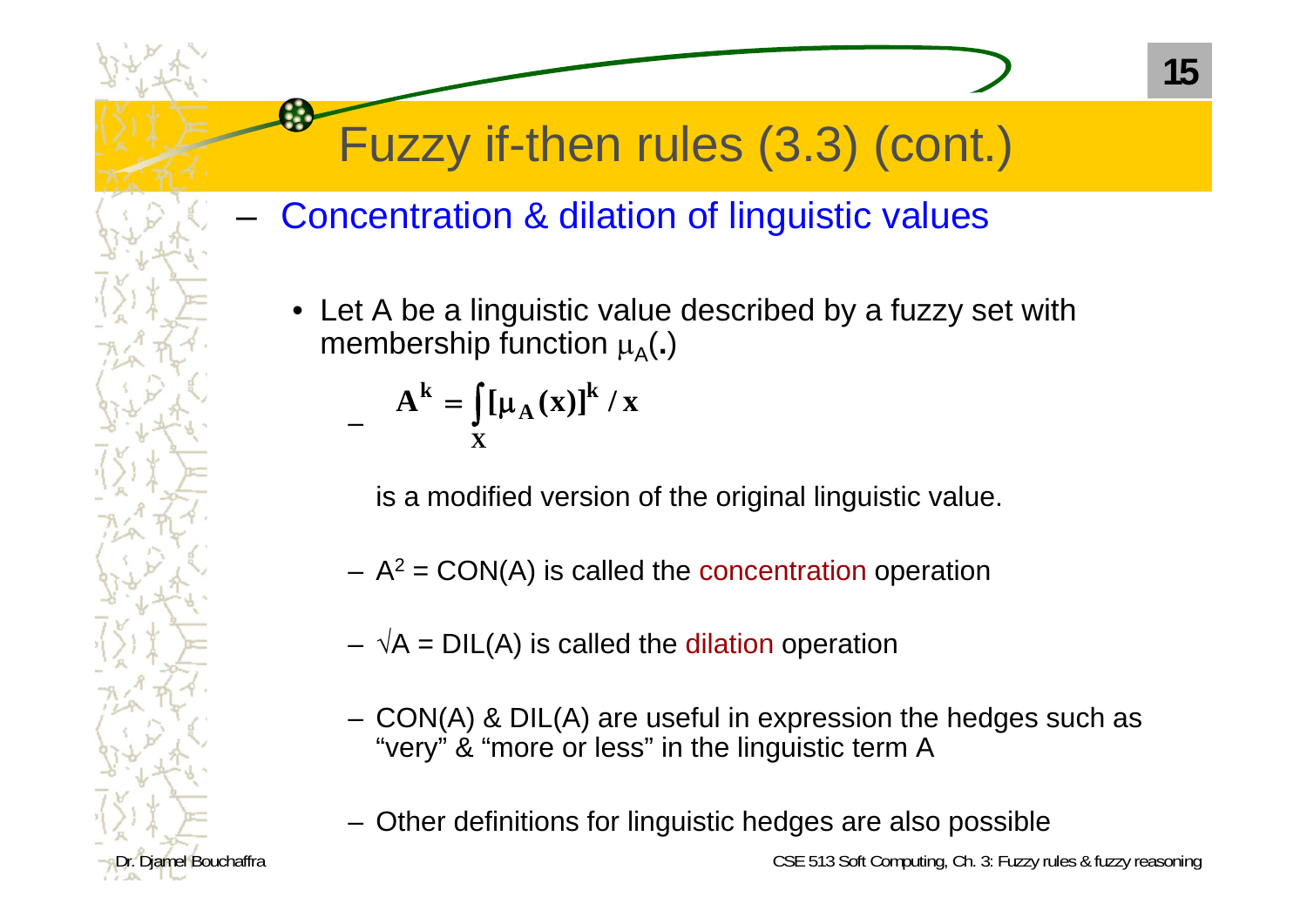–Composite linguistic terms

Let's defi

$$
\begin{aligned}\n\text{where:} \quad & \text{NOT}(A) = \neg A = \int_{X} [1 - \mu_A(x)]/x, \\
& A \text{ and } B = A \cap B = \int_{X} [\mu_A(x) \land \mu_B(x)]/x, \\
& A \text{ or } B = A \cup B = \int_{X} [\mu_A(x) \lor \mu_B(x)]/x.\n\end{aligned}
$$

where A, B are two linguistic values whose semantics are respectively defined by  $\mu_\mathsf{A}(\centerdot)$  &  $\mu_\mathsf{B}(\centerdot)$ 

Composite linguistic terms such as: "not very young", "not very old" & "young but not too young" can be easily characterized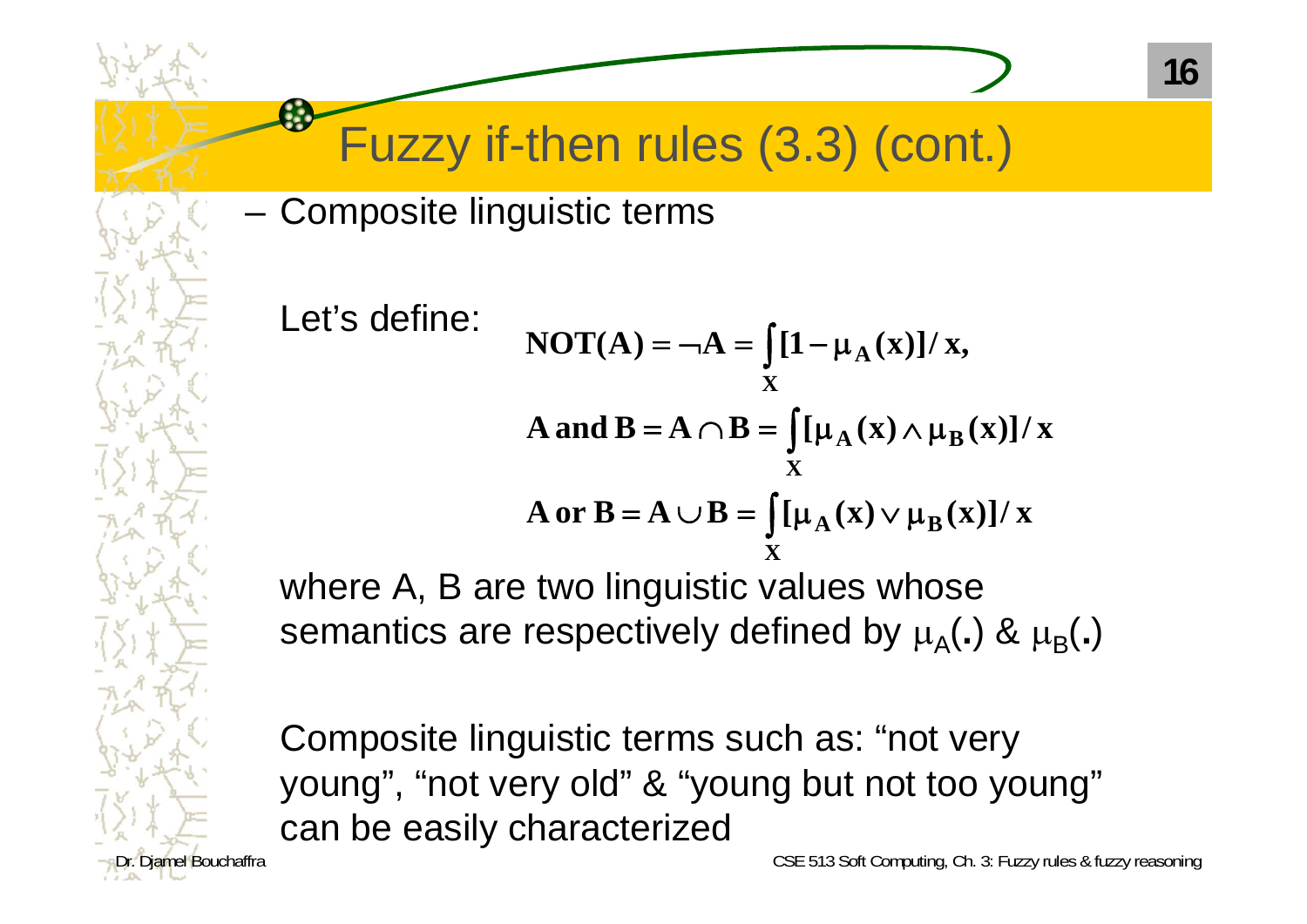#### – Example: Construction of MFs for composite linguistic terms

Let's 
$$
\mu_{\text{young}}(x) = \text{bell}(x, 20, 2, 0) = \frac{1}{1 + \left(\frac{x}{20}\right)^4}
$$
  

$$
\mu_{\text{old}}(x) = \text{bell}(x, 30, 3, 100) = \frac{1}{1 + \left(\frac{x - 100}{30}\right)^6}
$$

Where x is the age of a person in the universe of discourse [0, 100]

• More or less =  $DIL(old) = \sqrt{old} =$ 

$$
\int_{X}\sqrt{\frac{1}{1+\left(\frac{x-100}{30}\right)^{6}}}/x
$$

Diamel Bouchaffra **CSE 513** Soft Computing, Ch. 3: Fuzzy rules & fuzzy reasoning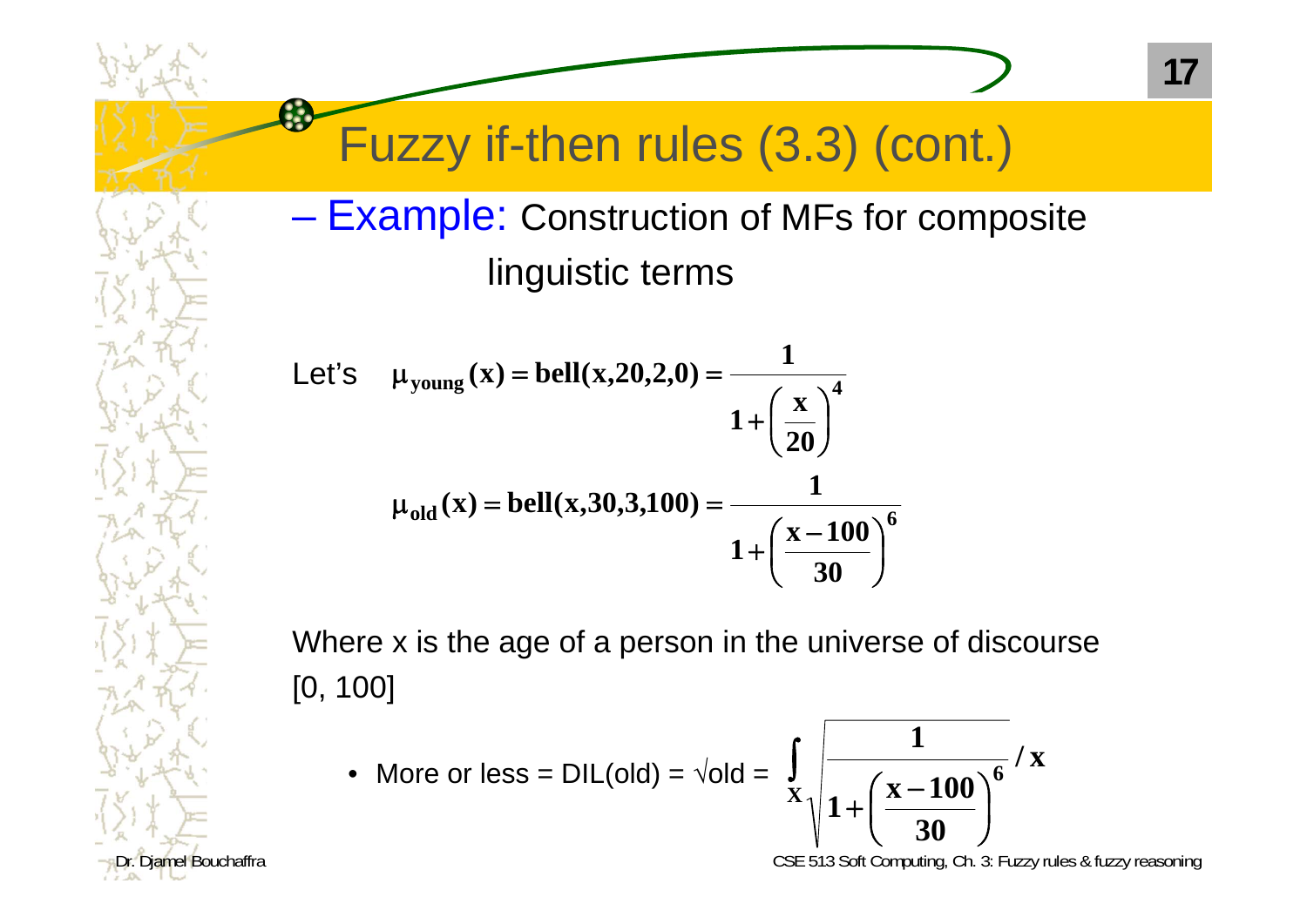•Not young and not old =  $\neg$ young  $\cap$   $\neg$ old =

£.

$$
\int_{X} \left[1 - \frac{1}{1 + \left(\frac{x}{20}\right)^4}\right] \wedge \left[1 - \frac{1}{1 + \left(\frac{x - 100}{30}\right)^6}\right] / x
$$

•Young but not too young = young  $\cap$   $\neg$ young<sup>2</sup> (too = very) =

$$
\int\limits_{x} \left[ \frac{1}{1+\left(\frac{x}{20}\right)^4} \right] \wedge \left[ 1-\left(\frac{1}{1+\left(\frac{x}{20}\right)^4} \right)^2 \right] / x
$$

•Extremely old  $\equiv$  very very very old  $=$  CON (CON(CON(old)))  $=$ 

 $\int$   $\mathbf{r}$   $\overline{\phantom{a}}$ Г  $\frac{\mathbf{x}-100}{20}$  $\int$  $\setminus$  $\pm$ **x8** $(x - 100)^6$ **/ x 3011**

Diamel Bouchaffra Computing, Ch. 3: Fuzzy rules & fuzzy reasoning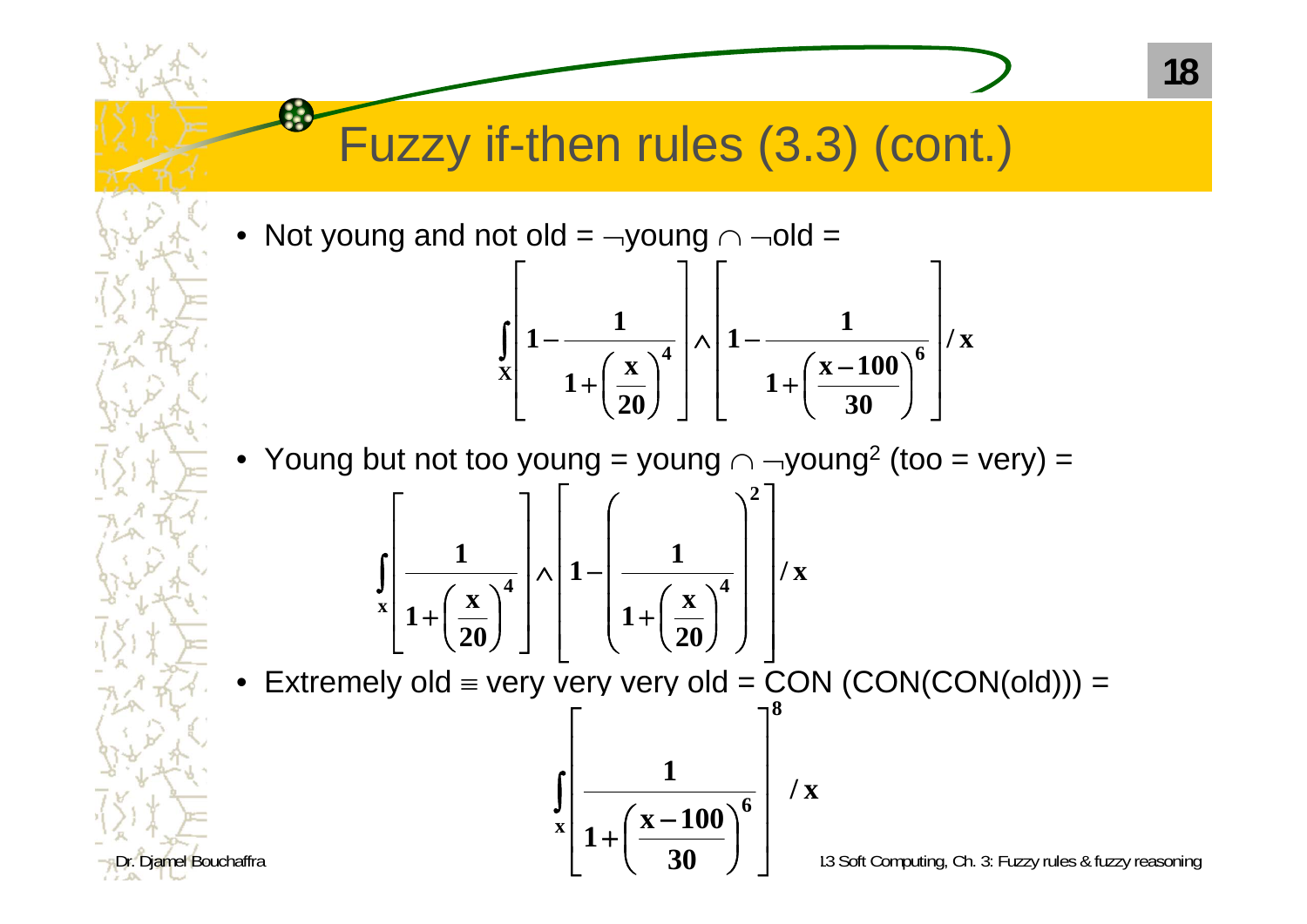

**A** 

Dr. Diamel Bouchaffra CSE 513 Soft Computing, Ch. 3: Fuzzy rules & fuzzy reasoning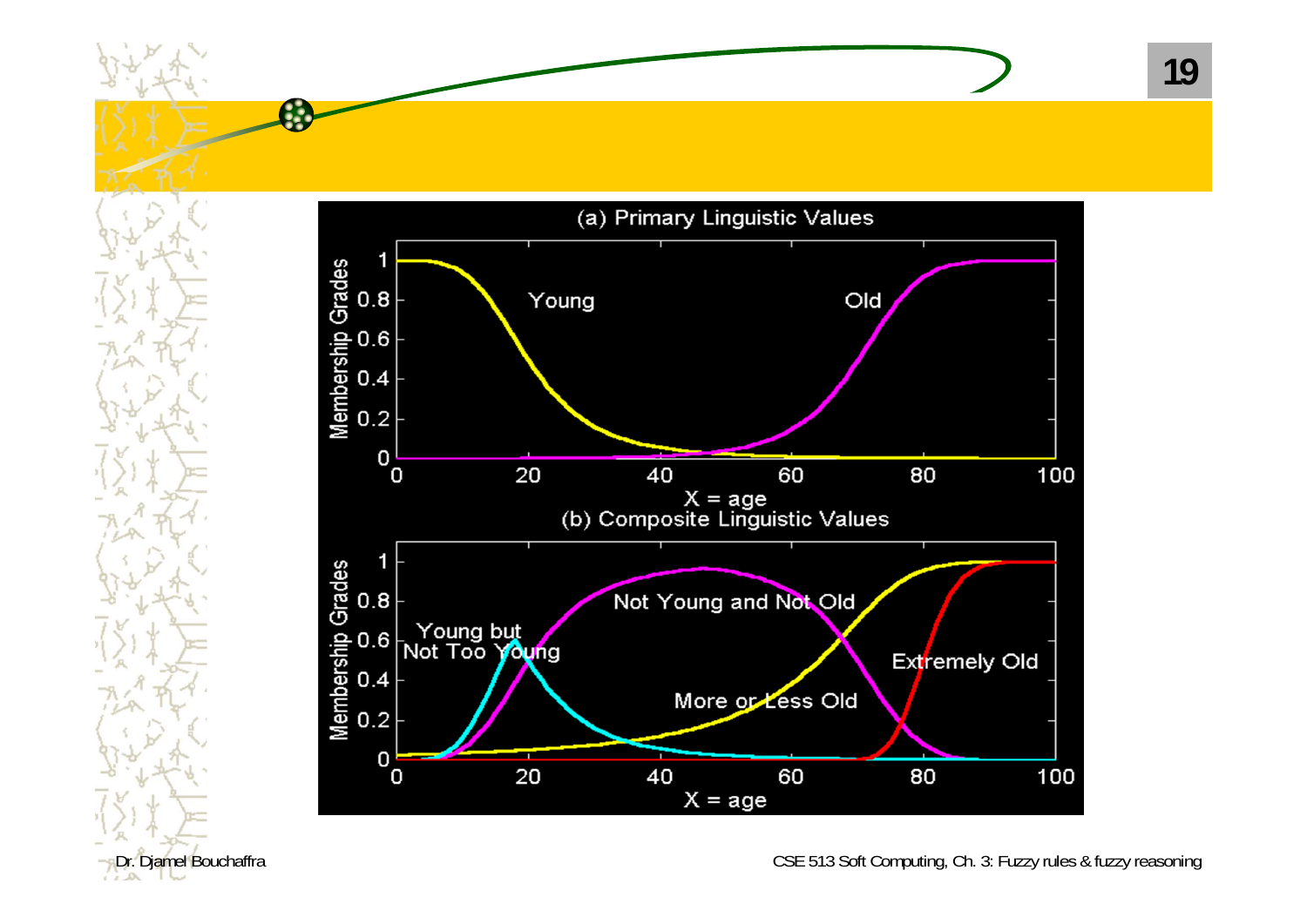–Contrast intensification

the operation of contrast intensification on a linguistic value A is defined by

$$
INT(A) = \begin{cases} 2A^2 & \text{if } 0 \le \mu_A(x) \le 0.5 \\ \neg 2(\neg A)^2 & \text{if } 0.5 \le \mu_A(x) \le 1 \end{cases}
$$

- INT increases the values of  $\mu_A(x)$  which are greater than 0.5 & decreases those which are less or equal that 0.5
- Contrast intensification has effect of reducing the fuzziness of the linguistic value A

Examel Bouchaffra CSE 513 Soft Computing, Ch. 3: Fuzzy rules & fuzzy reasoning